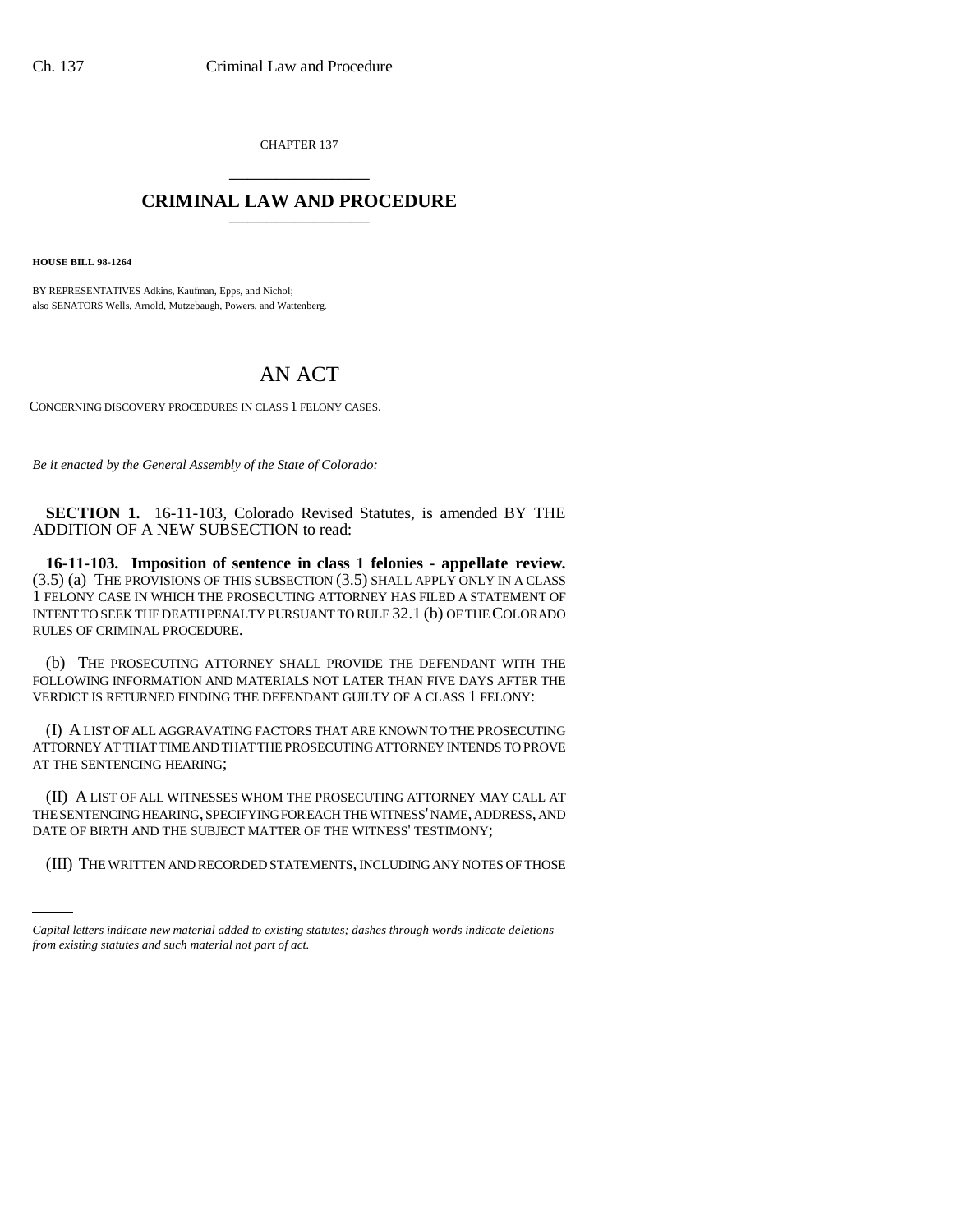STATEMENTS, FOR EACH WITNESS WHOM THE PROSECUTING ATTORNEY MAY CALL AT THE SENTENCING HEARING;

(IV) ANY REPORTS, RECORDED STATEMENTS, AND NOTES OF ANY EXPERT WHOM THE PROSECUTING ATTORNEY MAY CALL AS A WITNESS DURING THE SENTENCING HEARING, INCLUDING RESULTS OF PHYSICAL OR MENTAL EXAMINATIONS AND SCIENTIFIC TESTS, EXPERIMENTS, OR COMPARISONS;

(V) A LIST OF BOOKS, PAPERS, DOCUMENTS, PHOTOGRAPHS, OR TANGIBLE OBJECTS THAT THE PROSECUTING ATTORNEY MAY INTRODUCE AT THE SENTENCING HEARING; AND

(VI) ALL MATERIAL OR INFORMATION THAT TENDS TO MITIGATE OR NEGATE THE FINDING OF ANY OF THE AGGRAVATING FACTORS THE PROSECUTING ATTORNEY INTENDS TO PROVE AT THE SENTENCING HEARING.

(c) THE DEFENDANT SHALL PROVIDE THE PROSECUTING ATTORNEY WITH THE FOLLOWING INFORMATION AND MATERIALS NO LATER THAN TWENTY DAYS AFTER THE VERDICT IS RETURNED FINDING THE DEFENDANT GUILTY OF A CLASS 1 FELONY:

(I) A LIST OF ALL WITNESSES WHOM THE DEFENDANT MAY CALL AT THE SENTENCING HEARING, SPECIFYING FOR EACH THE WITNESS' NAME, ADDRESS, AND DATE OF BIRTH AND THE SUBJECT MATTER OF THE WITNESS' TESTIMONY;

(II) THE WRITTEN AND RECORDED STATEMENTS, INCLUDING ANY NOTES OF THOSE STATEMENTS, OF EACH WITNESS WHOM THE DEFENDANT MAY CALL AT THE SENTENCING HEARING;

(III) ANY REPORTS, RECORDED STATEMENTS, AND NOTES OF ANY EXPERT WHOM THE DEFENDANT MAY CALL AS A WITNESS DURING THE SENTENCING HEARING, INCLUDING RESULTS OF PHYSICAL OR MENTAL EXAMINATIONS AND SCIENTIFIC TESTS, EXPERIMENTS, OR COMPARISONS; AND

(IV) A LIST OF BOOKS, PAPERS, DOCUMENTS, PHOTOGRAPHS, OR TANGIBLE OBJECTS THAT THE DEFENDANT MAY INTRODUCE AT THE SENTENCING HEARING.

(d) (I) EXCEPT AS OTHERWISE PROVIDED IN SUBPARAGRAPH (II) OF THIS PARAGRAPH (d), IF THE WITNESSES DISCLOSED BY THE DEFENDANT PURSUANT TO PARAGRAPH (c) OF THIS SUBSECTION (3.5) INCLUDE WITNESSES WHO MAY PROVIDE EVIDENCE CONCERNING THE DEFENDANT'S MENTAL CONDITION AT THE SENTENCING HEARING CONDUCTED PURSUANT TO THIS SECTION, THE TRIAL COURT, AT THE REQUEST OF THE PROSECUTING ATTORNEY, SHALL ORDER THAT THE DEFENDANT BE EXAMINED AND A REPORT OF SAID EXAMINATION BE PREPARED PURSUANT TO SECTION 16-8-106.

(II) THE COURT SHALL NOT ORDER AN EXAMINATION PURSUANT TO SUBPARAGRAPH (I) OF THIS PARAGRAPH (d) IF:

(A) SUCH AN EXAMINATION WAS PREVIOUSLY PERFORMED AND A REPORT WAS PREPARED IN THE SAME CASE; AND

(B) THE REPORT INCLUDED AN OPINION CONCERNING HOW ANY MENTAL DISEASE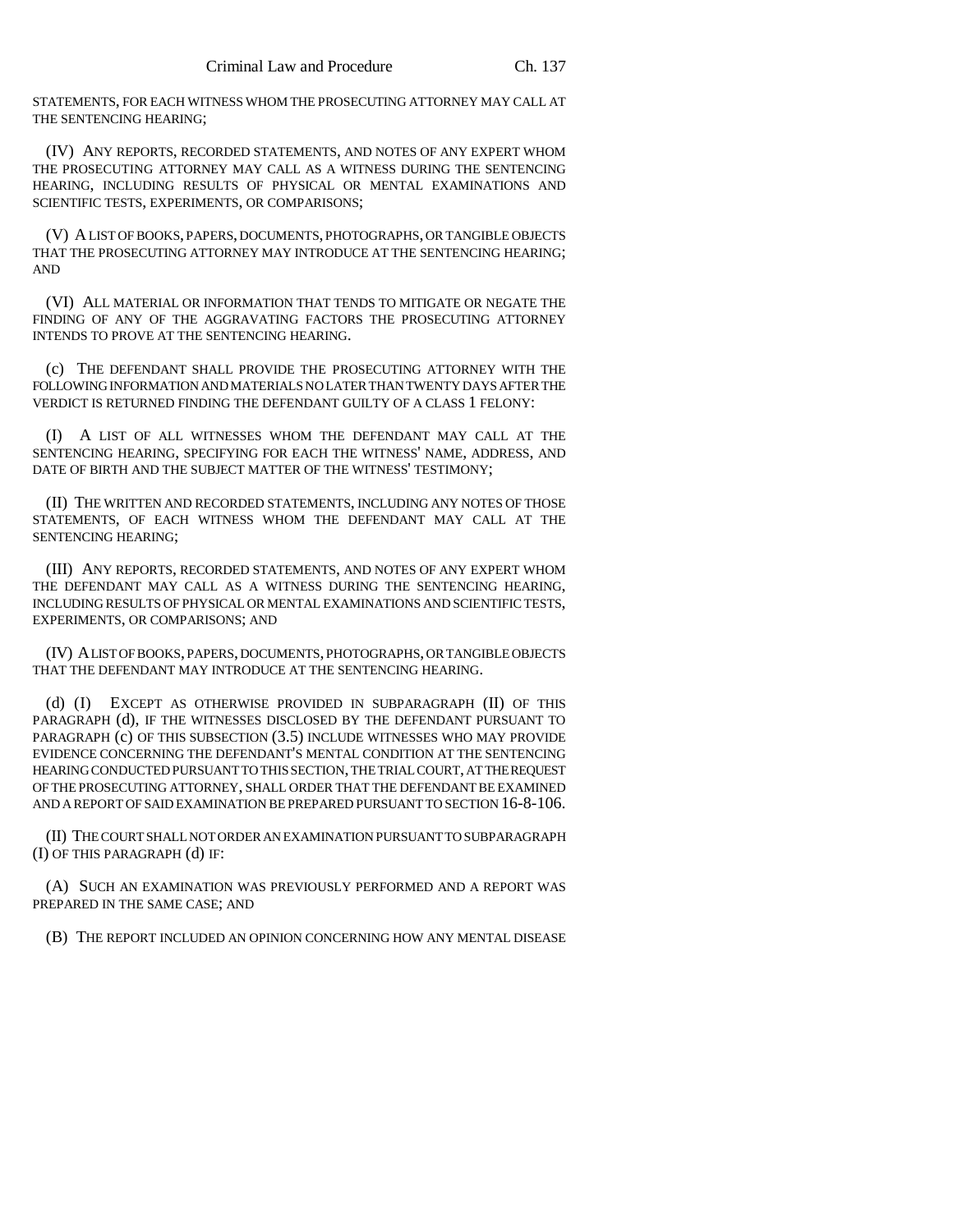## Ch. 137 Criminal Law and Procedure

OR DEFECT OF THE DEFENDANT OR CONDITION OF MIND CAUSED BY MENTAL DISEASE OR DEFECT OF THE DEFENDANT AFFECTS THE MITIGATING FACTORS THAT THE DEFENDANT MAY RAISE AT THE SENTENCING HEARING HELD PURSUANT TO THIS SECTION.

(e) IF THE WITNESSES DISCLOSED BY THE DEFENDANT PURSUANT TO PARAGRAPH (c) OF THIS SUBSECTION (3.5) INCLUDE WITNESSES WHO MAY PROVIDE EVIDENCE CONCERNING THE DEFENDANT'S MENTAL CONDITION AT A SENTENCING HEARING CONDUCTED PURSUANT TO THIS SECTION, THE PROVISIONS OF SECTION 16-8-109 CONCERNING TESTIMONY OF LAY WITNESSES SHALL APPLY TO SAID SENTENCING HEARING.

(f) THERE IS A CONTINUING DUTY ON THE PART OF THE PROSECUTING ATTORNEY AND THE DEFENDANT TO DISCLOSE THE INFORMATION AND MATERIALS SPECIFIED IN THIS SUBSECTION (3.5). IF, AFTER COMPLYING WITH THE DUTY TO DISCLOSE THE INFORMATION AND MATERIALS DESCRIBED IN THIS SUBSECTION (3.5), EITHER PARTY DISCOVERS OR OBTAINS ANY ADDITIONAL INFORMATION AND MATERIALS THAT ARE SUBJECT TO DISCLOSURE UNDER THIS SUBSECTION (3.5), THE PARTY SHALL PROMPTLY NOTIFY THE OTHER PARTY AND PROVIDE THE OTHER PARTY WITH COMPLETE ACCESS TO THE INFORMATION AND MATERIALS.

(g) THE TRIAL COURT, UPON A SHOWING OF EXTRAORDINARY CIRCUMSTANCES THAT COULD NOT HAVE BEEN FORESEEN AND PREVENTED, MAY GRANT AN EXTENSION OF TIME TO COMPLY WITH THE REQUIREMENTS OF THIS SUBSECTION (3.5).

(h) IF IT IS BROUGHT TO THE ATTENTION OF THE COURT THAT EITHER THE PROSECUTING ATTORNEY OR THE DEFENDANT HAS FAILED TO COMPLY WITH THE PROVISIONS OF THIS SUBSECTION (3.5) OR WITH AN ORDER ISSUED PURSUANT TO THIS SUBSECTION (3.5), THE COURT MAY ENTER ANY ORDER AGAINST SUCH PARTY THAT THE COURT DEEMS JUST UNDER THE CIRCUMSTANCES, INCLUDING BUT NOT LIMITED TO AN ORDER TO PERMIT THE DISCOVERY OR INSPECTION OF INFORMATION AND MATERIALS NOT PREVIOUSLY DISCLOSED, TO GRANT A CONTINUANCE, TO PROHIBIT THE OFFENDING PARTY FROM INTRODUCING THE INFORMATION AND MATERIALS NOT DISCLOSED, OR TO IMPOSE SANCTIONS AGAINST THE OFFENDING PARTY.

**SECTION 2.** 16-8-103.6, Colorado Revised Statutes, is amended to read:

**16-8-103.6. Waiver of privilege.** (1) (a) A defendant who places his or her mental condition at issue by pleading not guilty by reason of insanity pursuant to section 16-8-103, asserting the affirmative defense of impaired mental condition pursuant to section 16-8-103.5,  $\sigma$  raising the question of incompetency to proceed pursuant to section 16-8-110, OR DISCLOSING WITNESSES WHO MAY PROVIDE EVIDENCE CONCERNING THE DEFENDANT'S MENTAL CONDITION DURING A SENTENCING HEARING HELD PURSUANT TO SECTION 16-11-103 OR 16-11-802 waives any claim of confidentiality or privilege as to communications made by the defendant to a physician or psychologist in the course of an examination or treatment for such mental condition for the purpose of any trial,  $\sigma$  hearing on the issue of such mental condition, OR SENTENCING HEARING CONDUCTED PURSUANT TO SECTION 16-11-103 OR 16-11-802. The court shall order both the prosecutor and the defendant to exchange the names, addresses, reports, and statements of any physician or psychologist who has examined or treated the defendant for such mental condition.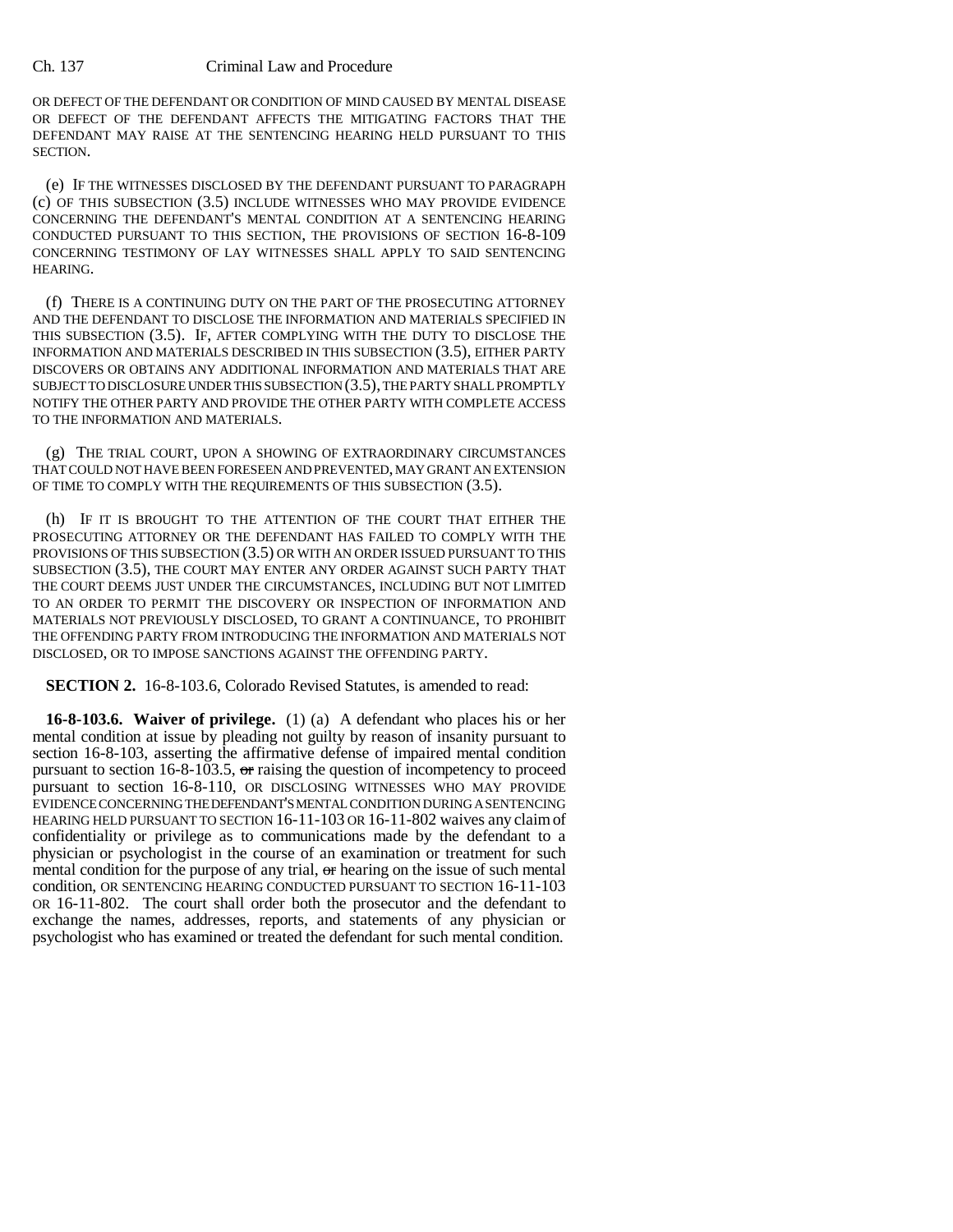(b) This subsection (1) shall apply only to offenses committed before July 1, 1995.

(2) (a) A defendant who places his or her mental condition at issue by pleading not guilty by reason of insanity pursuant to section  $16-8-103$ , or raising the question of incompetency to proceed pursuant to section 16-8-110, OR DISCLOSING WITNESSES WHO MAY PROVIDE EVIDENCE CONCERNING THE DEFENDANT'S MENTAL CONDITION DURING A SENTENCING HEARING HELD PURSUANT TO SECTION 16-11-103 waives any claim of confidentiality or privilege as to communications made by the defendant to a physician or psychologist in the course of an examination or treatment for such mental condition for the purpose of any trial,  $\sigma$  hearing on the issue of such mental condition, OR SENTENCING HEARING CONDUCTED PURSUANT TO SECTION 16-11-103. The court shall order both the prosecutor and the defendant to exchange the names, addresses, reports, and statements of any physician or psychologist who has examined or treated the defendant for such mental condition.

(b) This subsection (2) shall apply to offenses committed on or after July 1, 1995.

**SECTION 3.** 16-8-106 (2), (3), (5) (d), and (6), Colorado Revised Statutes, are amended to read:

**16-8-106. Examinations and report.** (2) (a) The defendant shall have a privilege against self-incrimination during the course of an examination under this section. The fact of the defendant's noncooperation with psychiatrists and other personnel conducting the examination may be admissible in the defendant's trial on the issues of insanity, competency, or impaired mental condition AND IN ANY SENTENCING HEARING HELD PURSUANT TO SECTION 16-11-103 OR 16-11-802. This paragraph (a) shall apply only to offenses committed before July 1, 1995.

(b) The defendant shall have a privilege against self-incrimination during the course of an examination under this section. The fact of the defendant's noncooperation with psychiatrists and other personnel conducting the examination may be admissible in the defendant's trial on the issues of insanity or competency AND IN ANY SENTENCING HEARING HELD PURSUANT TO SECTION 16-11-103. This paragraph (b) shall apply to offenses committed on or after July 1, 1995.

(3) (a) To aid in forming an opinion as to the mental condition of the defendant, it is permissible in the course of an examination under this section to use confessions and admissions of the defendant and any other evidence of the circumstances surrounding the commission of the offense, as well as the medical and social history of the defendant, in questioning the defendant. When the defendant is noncooperative with psychiatrists and other personnel conducting the examination, an opinion of the mental condition of the defendant may be rendered by such psychiatrists or other personnel based upon such confessions, admissions, and any other evidence of the circumstances surrounding the commission of the offense, as well as the known medical and social history of the defendant, and such opinion may be admissible into evidence at trial AND IN ANY SENTENCING HEARING HELD PURSUANT TO SECTION 16-11-103 OR 16-11-802. It shall also be permissible to conduct a narcoanalytic interview of the defendant with such drugs as are medically appropriate and to subject the defendant to polygraph examination. In any trial or hearing on the issue of the defendant's sanity, eligibility for release, impaired mental condition, or competency to proceed AND IN ANY SENTENCING HEARING HELD PURSUANT TO SECTION 16-11-103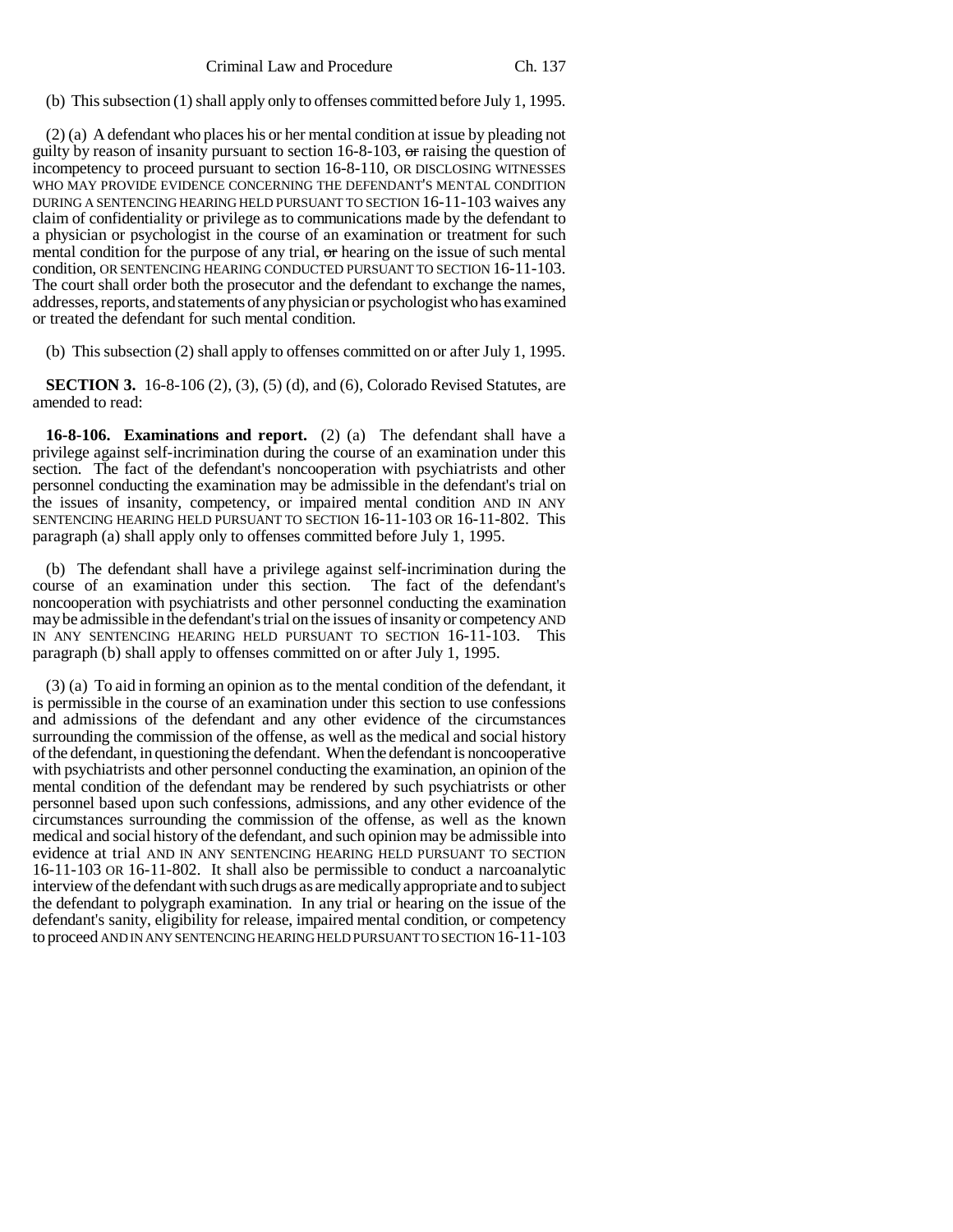OR 16-11-802, the physicians and other personnel conducting the examination may testify to the results of any such procedures and the statements and reactions of the defendant insofar as the same entered into the formation of their opinions as to the mental condition of the defendant both at the time of the commission of the alleged offense and at the present time. This paragraph (a) shall apply only to offenses committed before July 1, 1995.

(b) To aid in forming an opinion as to the mental condition of the defendant, it is permissible in the course of an examination under this section to use confessions and admissions of the defendant and any other evidence of the circumstances surrounding the commission of the offense, as well as the medical and social history of the defendant, in questioning the defendant. When the defendant is noncooperative with psychiatrists and other personnel conducting the examination, an opinion of the mental condition of the defendant may be rendered by such psychiatrists or other personnel based upon such confessions, admissions, and any other evidence of the circumstances surrounding the commission of the offense, as well as the known medical and social history of the defendant, and such opinion may be admissible into evidence at trial AND IN ANY SENTENCING HEARING HELD PURSUANT TO SECTION 16-11-103. It shall also be permissible to conduct a narcoanalytic interview of the defendant with such drugs as are medically appropriate and to subject the defendant to polygraph examination. In any trial or hearing on the issue of the defendant's sanity, eligibility for release, or competency to proceed AND IN ANY SENTENCING HEARING HELD PURSUANT TO SECTION 16-11-103, the physicians and other personnel conducting the examination may testify to the results of any such procedures and the statements and reactions of the defendant insofar as the same entered into the formation of their opinions as to the mental condition of the defendant both at the time of the commission of the alleged offense and at the present time. This paragraph (b) shall apply to offenses committed on or after July 1, 1995.

(5) With respect to offenses committed before July 1, 1995, the report of examination shall include, but is not limited to:

(d) (I) An opinion as to whether the defendant suffers from a mental disease or defect; and if so,

(II) Separate opinions as to whether the defendant was insane or had an impaired mental condition at the time of the commission of the act, is incompetent to proceed, or is ineligible for release, as those terms are defined in this article, AND, IN ANY CLASS 1 FELONY CASE, AN OPINION AS TO HOW THE MENTAL DISEASE OR DEFECT AFFECTS ANY MITIGATING FACTOR. The nature of the opinions required depends upon the type of examination ordered by the court.

(6) With respect to offenses committed on or after July 1, 1995, the report of examination shall include, but is not limited to, the items described in paragraphs (a) to (c) of subsection (5) of this section, and:

(a) An opinion as to whether the defendant suffered from a mental disease or defect or from a condition of mind caused by mental disease or defect that prevented the person from forming the culpable mental state that is an essential element of any crime charged; and, if so,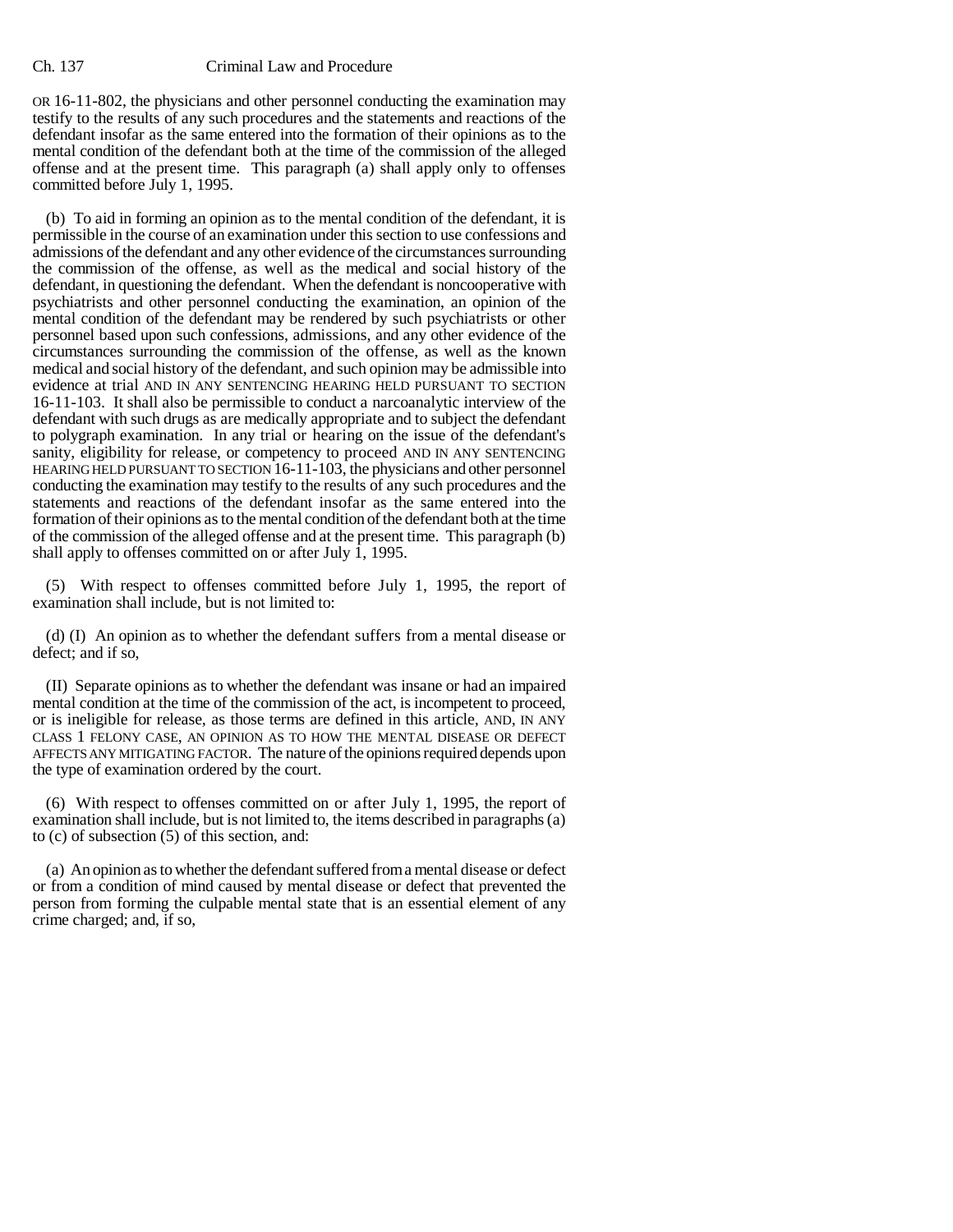(b) Separate opinions as to whether the defendant was insane, is incompetent to proceed, or is ineligible for release, as those terms are defined in this article, AND, IN ANY CLASS 1 FELONY CASE, AN OPINION AS TO HOW THE MENTAL DISEASE OR DEFECT OR THE CONDITION OF MIND CAUSED BY MENTAL DISEASE OR DEFECT AFFECTS ANY MITIGATING FACTOR. The nature of the opinions required depends upon the type of examination ordered by the court.

**SECTION 4.** 16-8-107 (1) and (1.5), Colorado Revised Statutes, are amended to read:

**16-8-107. Evidence.** (1) (a) Except as provided in this subsection (1), no evidence acquired directly or indirectly for the first time from a communication derived from the defendant's mental processes during the course of a court-ordered examination under section 16-8-106 or acquired pursuant to section 16-8-103.6 is admissible against the defendant on the issues raised by a plea of not guilty, if the defendant is put to trial on those issues, except to rebut evidence of his OR HER mental condition introduced by the defendant to show incapacity to form a culpable mental state; and, in such case, that evidence may be considered by the trier of fact only as bearing upon the question of capacity to form a culpable mental state, and the jury, at the request of either party, shall be so instructed.

(b) EVIDENCE ACQUIRED DIRECTLY OR INDIRECTLY FOR THE FIRST TIME FROM A COMMUNICATION DERIVED FROM THE DEFENDANT'S MENTAL PROCESSES DURING THE COURSE OF A COURT-ORDERED EXAMINATION UNDER SECTION 16-8-108 OR ACQUIRED PURSUANT TO SECTION 16-8-103.6 IS ADMISSIBLE AT ANY SENTENCING HEARING HELD PURSUANT TO SECTION 16-11-103 OR 16-11-802 ONLY TO PROVE THE EXISTENCE OR ABSENCE OF ANY MITIGATING FACTOR.

(c) If the defendant testifies in his OR HER own behalf upon the trial of the issues raised by the plea of not guilty OR AT A SENTENCING HEARING HELD PURSUANT TO SECTION 16-11-103 OR 16-11-802, the provisions of this section shall not bar any evidence used to impeach or rebut the defendant's testimony.

 $(1.5)$  (a) Except as otherwise provided in this subsection  $(1.5)$ , evidence acquired directly or indirectly for the first time from a communication derived from the defendant's mental processes during the course of a court-ordered examination pursuant to section 16-8-106 or acquired pursuant to section 16-8-103.6 is admissible only as to the issues raised by the defendant's plea of not guilty by reason of insanity, and the jury, at the request of either party, shall be so instructed.

(b) EVIDENCE ACQUIRED DIRECTLY OR INDIRECTLY FOR THE FIRST TIME FROM A COMMUNICATION DERIVED FROM THE DEFENDANT'S MENTAL PROCESSES DURING THE COURSE OF A COURT-ORDERED EXAMINATION UNDER SECTION 16-8-106 OR ACQUIRED PURSUANT TO SECTION 16-8-103.6 IS ADMISSIBLE AT ANY SENTENCING HEARING HELD PURSUANT TO SECTION 16-11-103 ONLY TO PROVE THE EXISTENCE OR ABSENCE OF ANY MITIGATING FACTOR.

(c) If the defendant testifies in his or her own behalf, the provisions of this section shall not bar any evidence used to impeach or rebut the defendant's testimony. This subsection (1.5) shall apply to offenses committed on or after July 1, 1995.